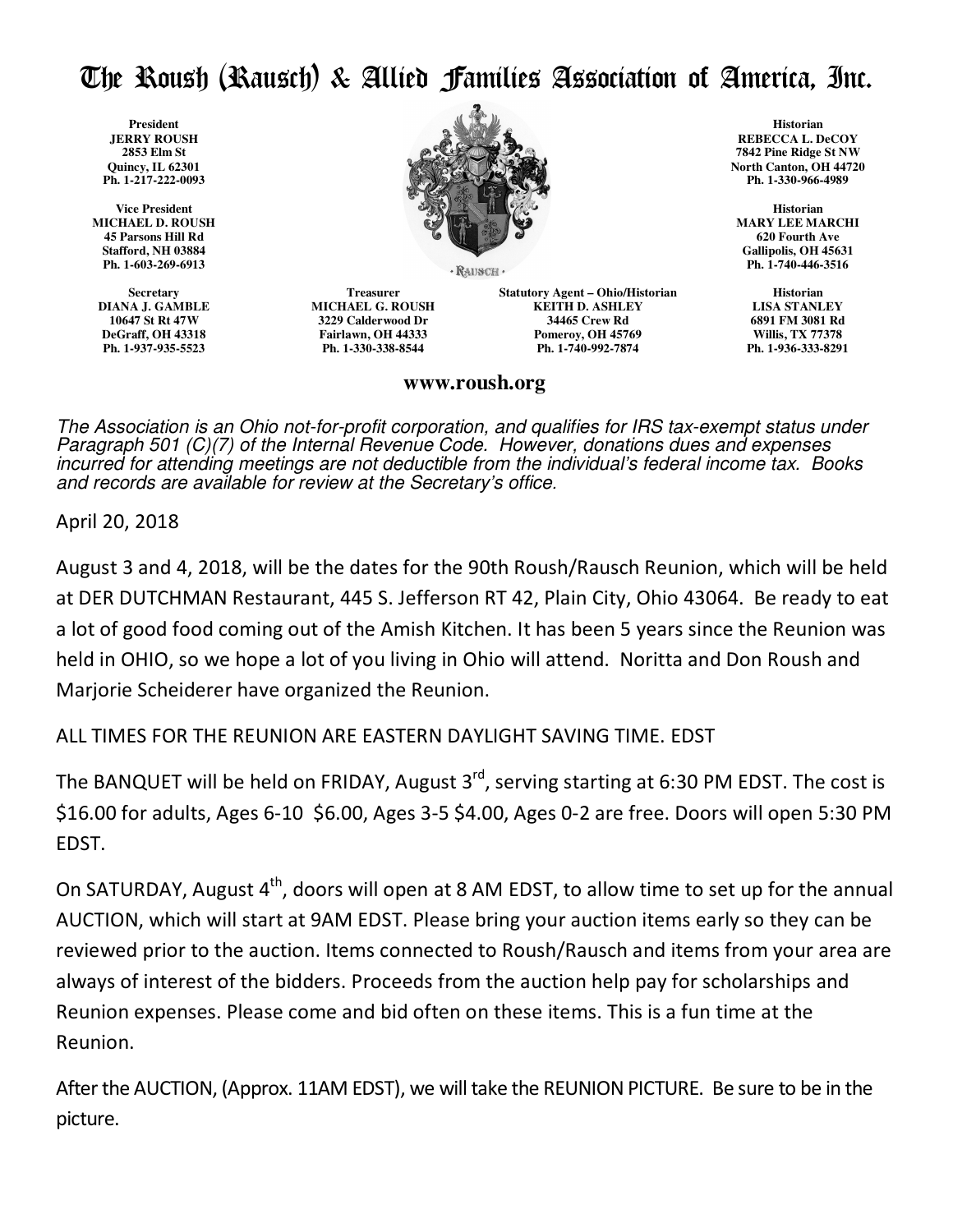The PICNIC is scheduled to start serving at 12 Noon EDST. Cost is \$12.00 for adults, Ages 6-10 \$6.00, Ages 3-5 \$4.00, Ages 0-2 are free.

PAYMENT FOR RESERVATIONS MUST BE RECEIVED by July 27<sup>th</sup>, 2018. Association must pay for the numbers we give the restaurant. If you cancel, do so by July  $27<sup>th</sup>$ , 2018.

Send check or money order to Sheldon F. Roush, 5420 Vinings Lake View SW, Mableton, GA 30126. Your meal tickets will be given to you at Reunion. Sheldon leaves for the Reunion several days before it starts, so he can't receive mail after cutoff date.

Rooms have been blocked off at Comfort Inn, 16420 Allenby Drive, Marysville, Ohio 43040. Tel. # 1-937-644-0400. Rate is \$90.00 plus tax. This block of rooms will be held until July 1<sup>st</sup>. Tell them you are with Roush/Rausch Reunion. Both Marysville and Dublin (Columbus) are about 20 minutes from Plain City. They both have motels. There are activities being held in both cities. The rates are higher. Be sure to make your reservation quickly. The annual Dublin Irish festival is August 3, 4 and 5. 100,000 people are expected. Consider traffic issues, if coming thru that area.

Other motels in Marysville area:

Hampton Inn 1-937-642-3777

Holiday Inn 1-937-938-7710

Some motels in Dublin Area:

Columbus Marriott Northwest 1-614-791-1000

Courtyard by Marriott-Dublin 1-614-764-9393

Hampton Inn by Hilton-Dublin 1-614-889-0573

Fairfield Inn by Marriott-Dublin 1-614 389-3036

Pastime Park Campground is located in Plain City at 370 N Chillicothe St, Plain City, OH 43064. 1-614-873-3527 ext. 108, or www.plain-city.com/campground.

The Association will be awarding TWO \$1,000 scholarships to graduating high school seniors. The Education Committee will determine the winners. ALL APPLICATIONS MUST BE RECEIVED BY JULY 10<sup>th</sup>. Applications must be obtained from Michael D. Roush. Send him a SELF-ADDRESSED, STAMPED envelope with your request. Send to 45 Parson Hill Road, Stafford, NH 03884.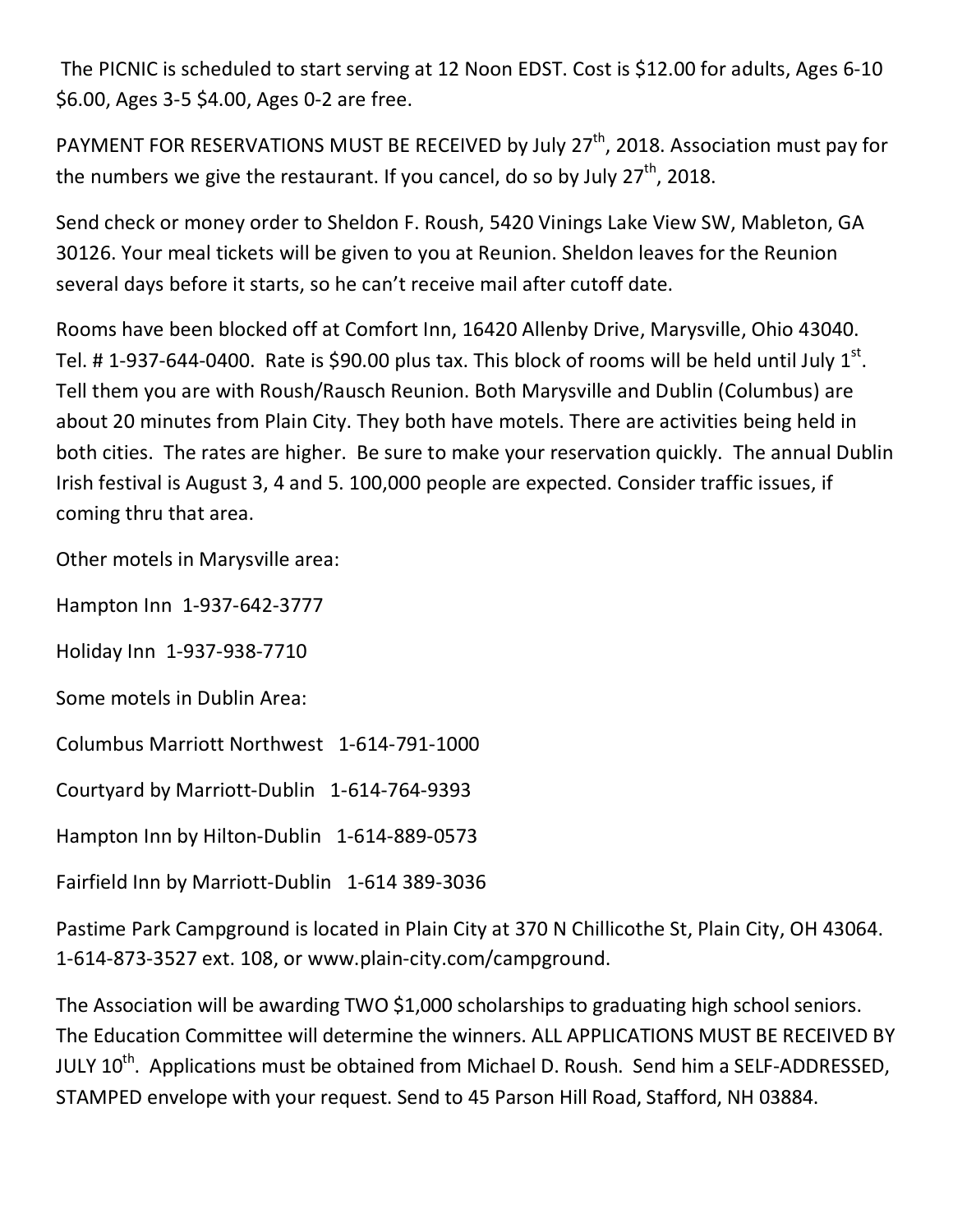The Association has been awarding this scholarship since 1995. We would like to hear from these scholarship winners as to what they are doing now. Send your information to Michael D. Roush.

Please consider making a donation to help pay for these scholarships. The Association hopes to continue awarding 2 scholarships, if enough funds are received.

Items the Association has for sale: Roush books - Vol I \$20, Vol II \$16, Vol III \$18, Vol IV \$24. Include \$4.00 postage for each book ordered. Family of Balser Rouse \$7. Military Service of Nine Brothers in the Cause of American Independence \$1. 2x2 Coat of Arms decals \$0.50. Coat of Arms \$1. Lifetime Membership of Certificates, suitable for framing \$25. Purchase a set of books for a Christmas/Birthday present or donate a set to your local library. Send your order to JIM ROCKWOOD, 3704 Wyndham Ridge Dr. Apt # 103, Stow, OH 44224.

ANNUAL membership dues are \$2.00. This helps pay for sending this letter. If you don't want to receive this letter, if you moved, if someone has died, if you received two letters – please inform MATTHEW ROUSH, 1602 Highland Lane, Quincy,IL 62305. Please let him know what name and address was on letter that needs to be changed/deleted. If you had a family member die, please let MATTHEW know, and they will be recognized at the Reunion.

Please send information about the Reunion to your local newspaper, asking that it be placed in a news article. Also, you could place information in such social media as Facebook. Association wants to get Reunion information to all families.

The 12 members of the Board of Directors are elected each year at the Reunion meeting on Saturday. If you are interested in serving on the Board, contact one of the Officers.

Plain City is located in German/Amish area. There historical things to see. Come early and explore the area. Contact the Union Co. Convention & Visitors Bureau at 1-937-642-6279 to learn of things to see and do.

Check out the names of Officers on the letterhead. There have been several changes made by the Board, since last year. See names and addresses above.

DIANA GAMBLE is now the Secretary. She is the daughter of Jenean Jackson, who was the previous Secretary for many years.

MICHAEL G. Roush is now the Treasurer.

LISA STANLEY is now one on the Historians.

Start sending book orders to JIM ROCKWOOD.

Start sending change of addresses to MATTHEW ROUSH.